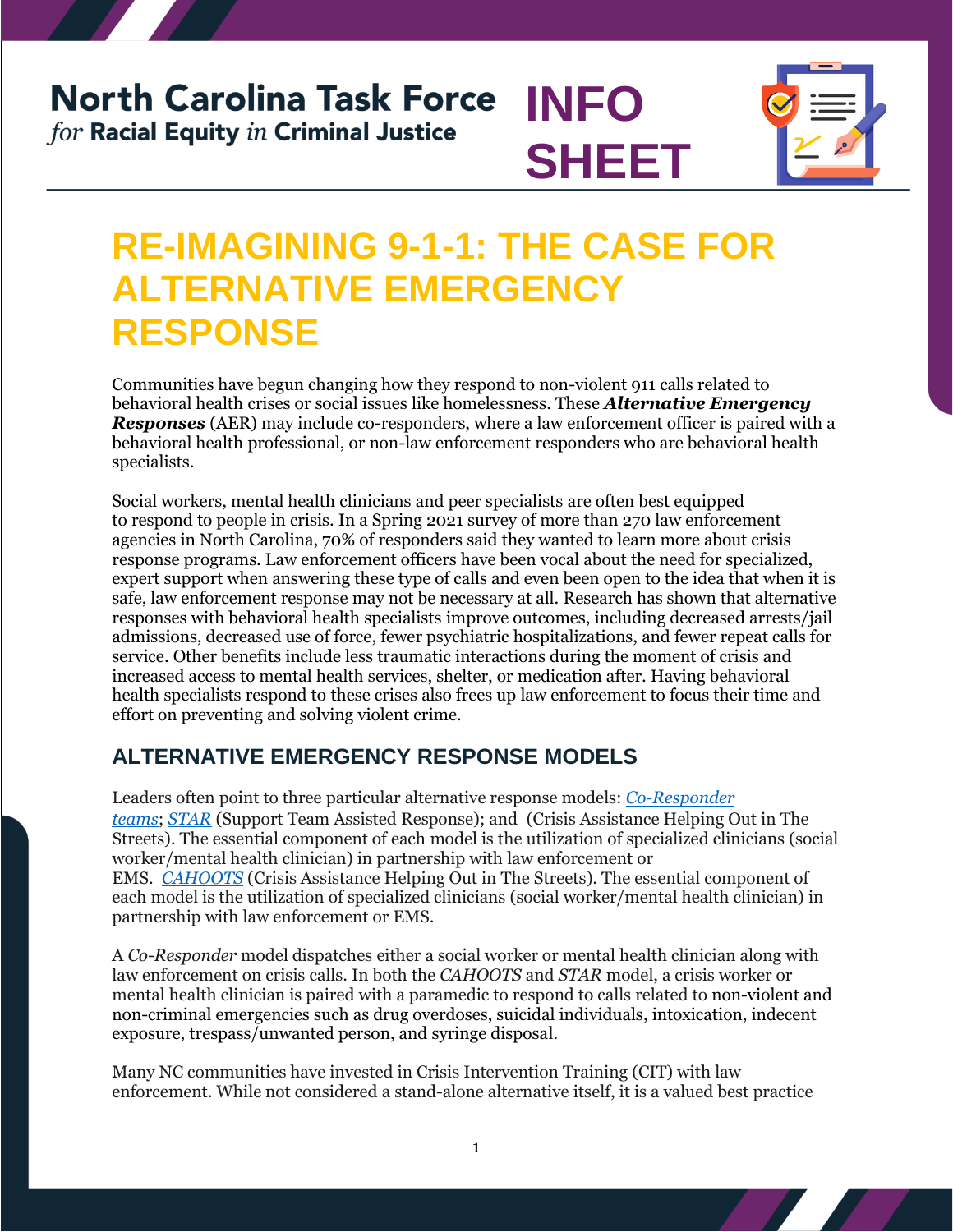## **North Carolina Task Force INFO** for Racial Equity in Criminal Justice **SHEET**



and frequently a precursor to implementing an alternative response model. Within each of these alternative models, several configurations exist, including [integration of peer specialists](https://www.prainc.com/resources/coresponder-models) during a response.

A number of communities in North Carolina are deploying alternative emergency response models. They include 1) Town of [Chapel Hill,](https://www.townofchapelhill.org/government/departments-services/police/divisions/specialty-units/crisis-unit) 2) City of [Greenville,](https://www.greenvillesc.gov/994/Crisis-Intervention) and 3) [Buncombe](https://www.buncombecounty.org/governing/depts/sheriff/crisis-intervention-team-program.aspx) County.

### **STEPS TO GETTING STARTED**

- **Assess readiness.** Analyze 911 data; emergency infrastructure ex. community paramedicine program; community referral resources (treatment, housing, mental health services). Understand the multi-facets required for a successful alternative response system.
- **Identify partners.** Partners include EMS, law enforcement, Local Management Entity, Mobile Crisis Teams, peer specialist organizations, homeless and addiction services, intellectual/developmental disability crisis programs [\(START\)](https://centerforstartservices.org/locations/north-carolina), and local hospitals.
- **Develop a realistic timeline.** Anticipate pitfalls.
- **Convene community resource partners to begin planning and selecting the best model.** Each community must decide which model works best for them. The first 6-12 months are a trial period and flexibility is required.
- **Determine data to measure outcomes and how it will be collected.** Data collection will be critical to analyzing efficacy and assuring equitable implementation.
	- o Community indicators include ER visits for overdose, jail referrals, repeated 911 calls, chronic homelessness, overdose deaths, and cost savings.
		- o Individual indicators include number of people housed, in recovery, and seeking treatment.
		- $\circ$  Collecting data by race will be essential to ensuring equitable implementation.
- **Identify potential funding streams.** Both long-term and shortterm funding are needed.
	- o *Local funding* American Rescue Plan, Opioid settlement funds, County/City funds
	- o *Foundation funding* Duke Endowment, Kate B. Reynolds, Dogwood Trust (WNC)
	- o *Local management entity* Grants for Crisis Mobile Services
	- o *State funding*
	- o *Federal funding* Substance Abuse and Mental Health Administration or Bureau of Justice Assistance

### **BEST PRACTICES ACROSS MODELS**

- 24/7 availability or coverage during peak call hours.
- Ensuring quality staff training for all team professionals, including cultural competency and CIT training. Understand the hiring challenges involved.